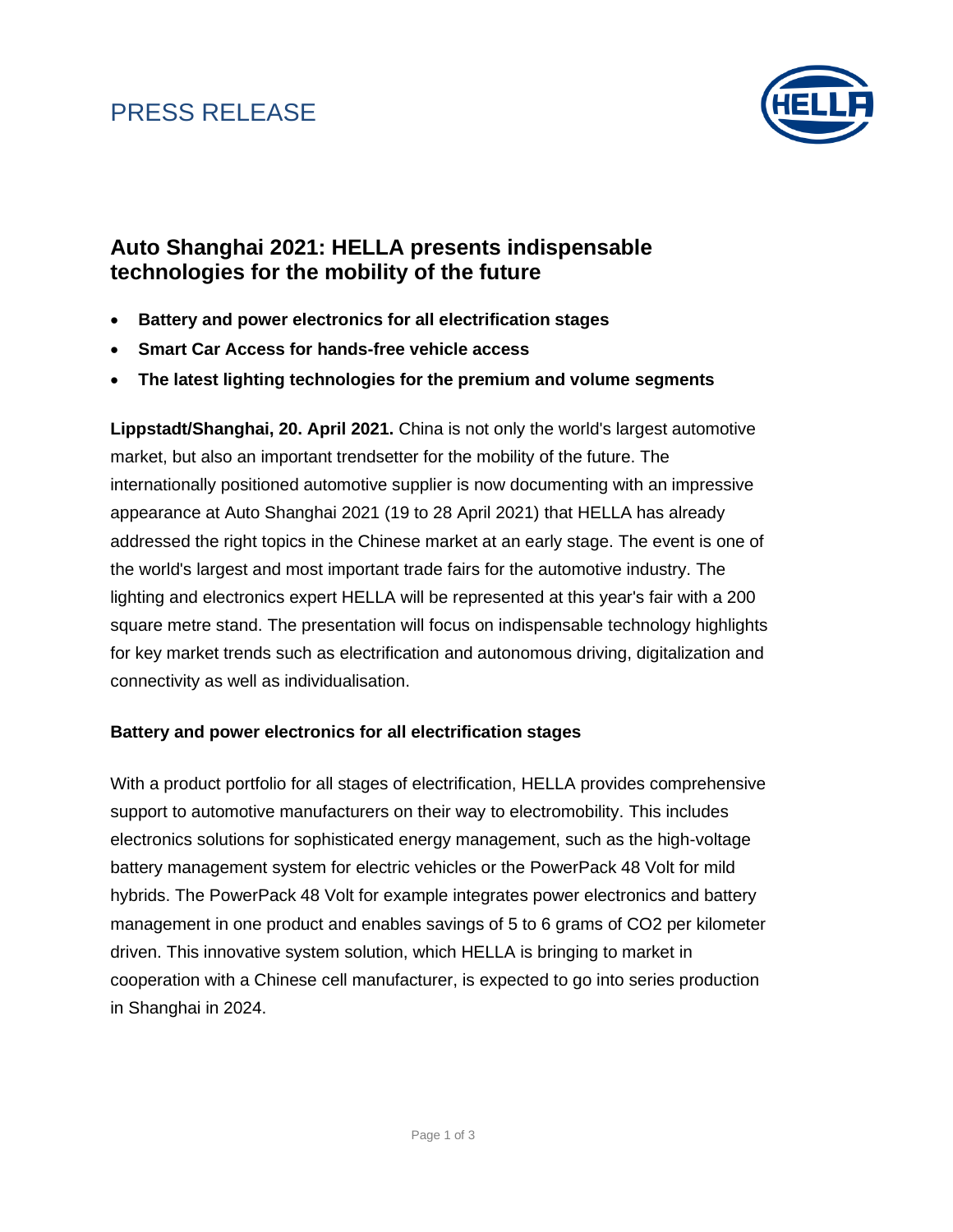# PRESS RELEASE



#### **Smart Car Access for hands-free vehicle access**

HELLA is also pushing the topic of digitalization and connectivity with innovative electronics solutions that have been specially developed for the Chinese market. For example, the HELLA Smart Car Access variant based on Bluetooth, which was developed for the Chinese automotive market in particular, replaces the classic radio key. The system makes it possible to determine the driver's location via a mobile device and to open or close the vehicle hands-free when the driver is within three meters or moves away again. Car sharing providers, car rental companies or operators of company fleets can also use the system to share the digital key securely and conveniently. HELLA has already received several major orders from Chinese car manufacturers for the Smart Car Access System, for which series production started last year.

#### **The latest lighting technologies for the premium and volume segments**

HELLA will also be presenting a selection of the latest automotive lighting technologies at Auto Shanghai. These include in particular headlamp systems for the volume and premium segments, including the latest chip-based headlamp matrix systems SSL100 and SSL|HD. While the SSL100 headlamps have been manufactured since last year also at the Chinese lighting plant in Jiaxing, large-scale production for the SSL|HD technology will start in summer 2022. Especially for the volume segment in the Chinese market, HELLA is also presenting different LED headlamp technologies that combine high performance, functionality and local price requirements.

Another technology highlight, which is the focus of the HELLA trade fair presentation in Shanghai, is the rear combination lamp concept FlatLight. This is based on particularly small micro-optics, which are smaller than a grain of salt. Among other things, this enables completely new styling possibilities. The design of light signatures changes fundamentally, as it is now possible to implement the indicator, brake and tail light in just one optical element. This also reduces weight and installation space; the energy